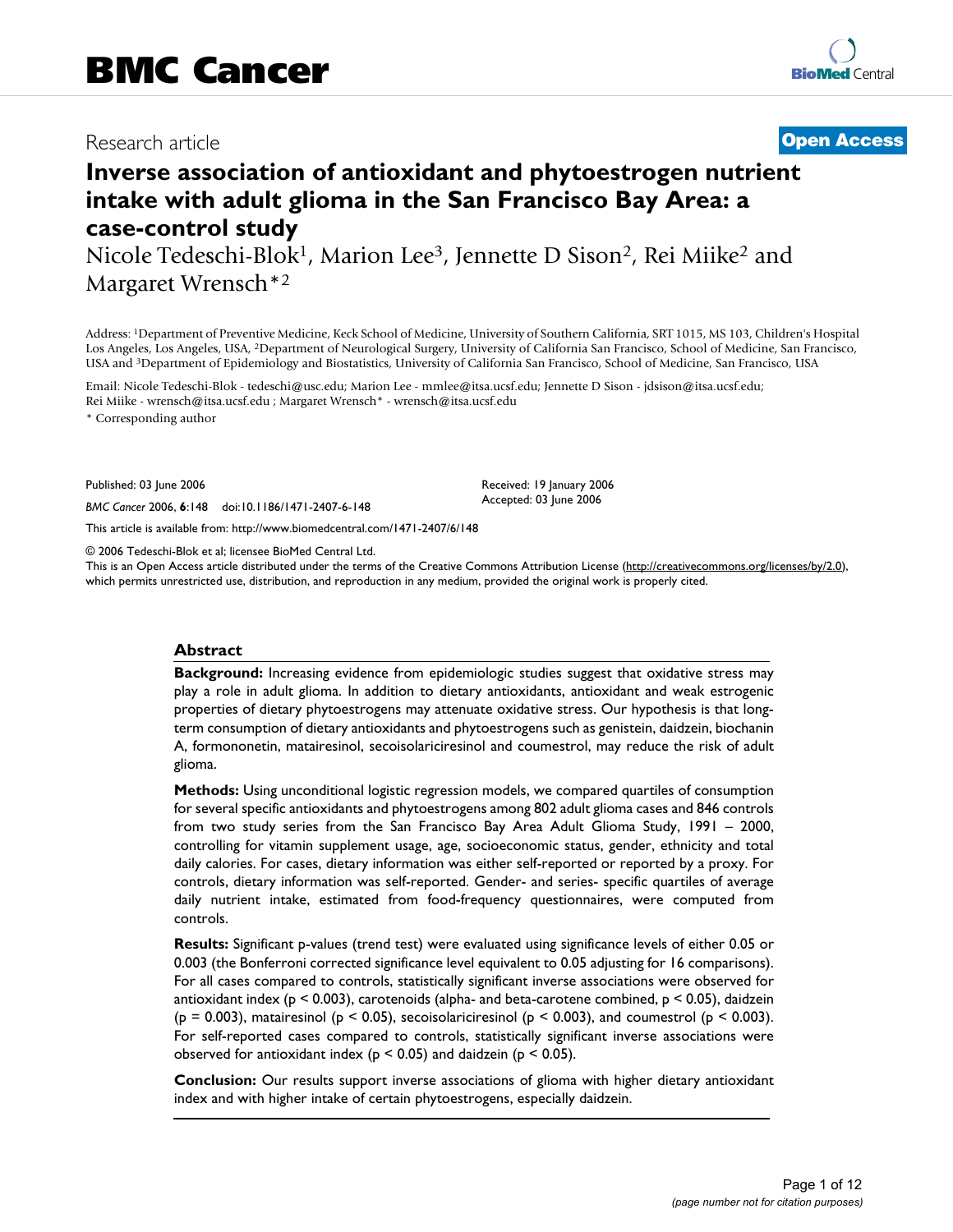### **Background**

Epidemiologic evidence from studies of dietary antioxidant intake and adult glioma support a role for oxidative stress in gliomagenesis. Several studies have shown that antioxidant consumption from fruits and vegetables may be protective against adult glioma [1-4]. Most recently, a large case-control study in Nebraska showed that increased intake of carotenoids reduces the risk of glioma by 50 percent and suggests that antioxidant as well as phytochemical nutrient intake is likely to play a protective role in adult glioma [4]. Pro-inflammatory and pro-angiogenic mediators may also be implicated in glioma development and progression. Recent studies suggest that estrogen receptors may play a role in decreasing both proinflammatory and pro-angiogenic mediators [5,6]. Furthermore, estrogen receptor expression is negatively correlated with astrocytic tumor grade [7]. Phytoestrogens, plant-derived chemicals with both antioxidative and estrogenic properties, have structural similarities to 17 beta-estradiol and can be categorized to isoflavones (eg., genistein, daidzein, biochanin A, and formononetin), lignans (eg., matairesinol and secoisolariciresinol), and coumestans (eg., coumestrol). Some foods rich in isoflavones include soy, lentils, and beans. Foods rich in lignans include oilseeds, whole-grain cereals, legumes, and berries; while alfalfa and clover are foods rich in coumestans. In addition to their antioxidative and estrogenic properties, phytoestrogens are noted for their clinical potential in antiviral, antibacterial, antiproliferative, angiogenic activities [8].

If oxidative stress is involved in brain tumor development, then dietary intake of nutrients of fruits and vegetables with antioxidative and estrogenic properties may reduce the risk of adult glioma. We addressed this hypothesis by comparing nutrient intake between incident glioma cases and controls of the San Francisco Bay Area Adult Glioma Study, 1991–2000.

### **Methods**

Human subject methods were approved by the University of California Committee on Human Research, approval number H6539-04956. Informed consent was documented through subject signature on the approved consent document.

#### *Case ascertainment*

The San Francisco Bay Area Adult Glioma Study, 1991– 2000, is described in detail elsewhere [2,9-12]. Briefly, cases were identified within a median of seven weeks of diagnosis using Northern California Cancer Center's rapid case ascertainment system. Eligible cases included those age 20 years and older, with histologically confirmed newly diagnosed glioma, International Classification of Disease for Oncology codes 9380 to 9481, who resided in 6-counties of the San Francisco Bay Area, which included Alameda, Contra Costa, Marin, San Mateo, San Francisco, or Santa Clara. Ascertainment periods included August 1991 to April 1994 (series 1) and from May 1997 to August 2000 (series II). Pathologic specimens were obtained and reviewed by a single neuropathologist in each series [13,14], thereby minimizing misclassification of diagnosis.

#### *Control ascertainment*

In both series, controls were identified by random digitdialing and frequency matched to cases on ten-year age groups, gender, and ethnicity (White, Black, Hispanic, Asian, or other). Initial sampling units included area code, 3-digit prefix, and 2 digits of cases' phone numbers. Eligible matches were found for each sampling unit through 2 digit suffixes generated from random number tables [2].

# *Dietary questionnaires and interviews*

#### *Series I*

Eligible cases or next-of-kin and controls were sent a letter and telephoned to schedule an in-person interview at subjects' home or other location of their choice [2]. Interviews were conducted with consenting subjects or their next-of-kin (proxies) when cases were not available due to death or disability. Subjects were sent a self-administered dietary questionnaire in advance, which was collected or completed at the in-person interview. All questions were asked for the year prior to glioma diagnosis for cases and for the previous year for controls.

The series I questionnaire consisted of 79-item food-frequency questions modified from the US National Cancer Institutes' (Block's) Health Habits and History Questionnaire [15] and the Los Angeles Glioma and Meningioma Study Questionnaire [16]. The modifications were originally made to emphasize antioxidant, nitrite, and nitrate – containing foods [2]. Food items were group into the following categories: fruits and juices; vegetables; breakfast foods; lunch foods; meat, fish, poultry and mixed dishes; breads, salty snacks and spreads; sweets; dairy products and beverages. Participants were asked to choose usual frequencies of consumption of each food item. The frequency choices included: 'never', 'less than 1 per month', '1 per month', '2–3 per month', '1 per week', '2 per week', '3–4 per week', '5–6 per week', '1 per day', and '2 or more per day'. Portion sizes were not asked, but were estimated using gender- and age- specific values from the Block and colleagues' National Cancer Institute's Health Habits and History Questionnaire [15]. Additional questions were asked about how often lemon juice was added to fish, fruit juices or tea was consumed with cured meat or bacon, and beer was consumed with meals. Frequency of vitamin supplement use (never or number of times per day, week, month, or year as well as dose) was also asked.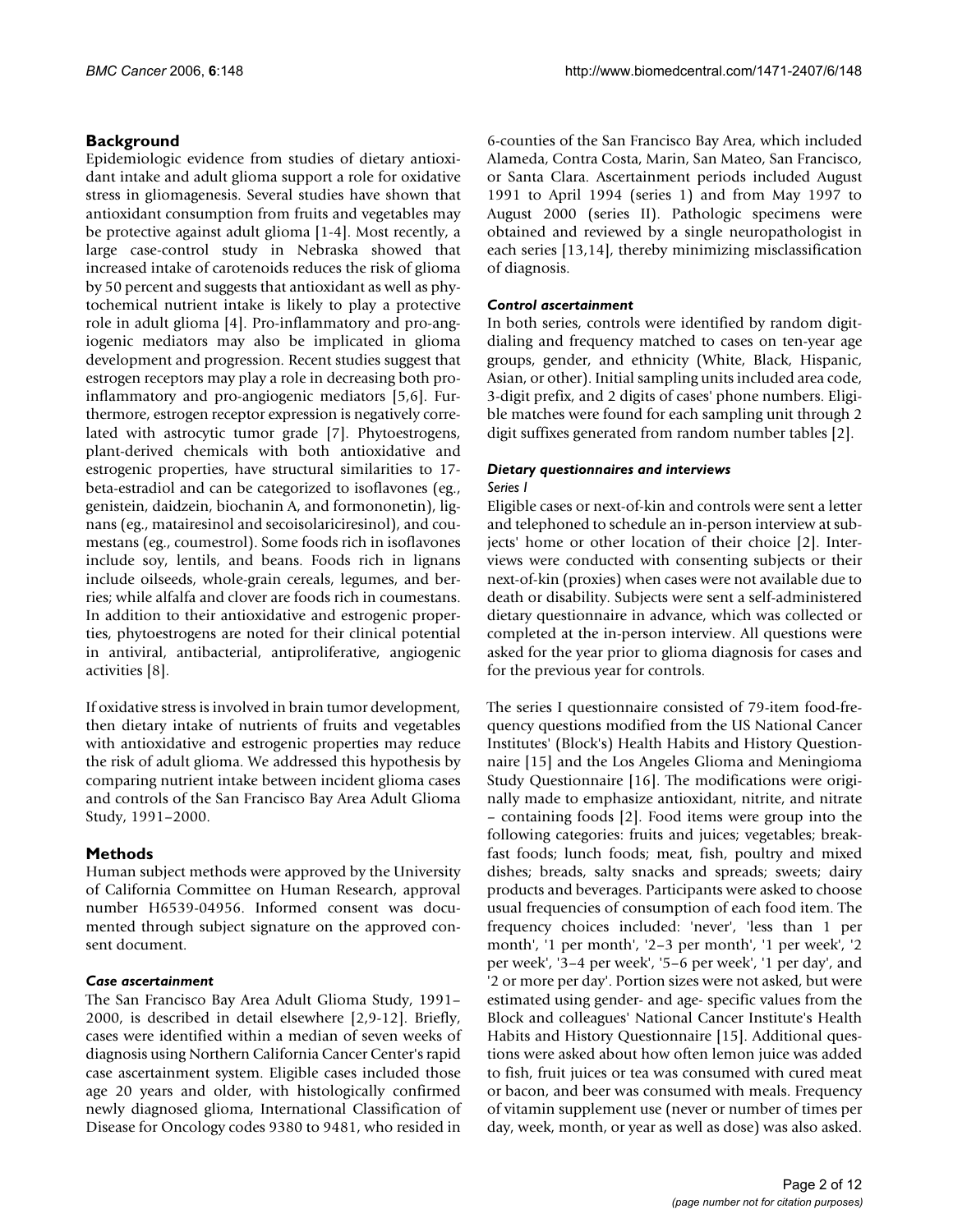#### *Series II*

Similarly, eligible cases or next-of-kin and controls were sent a letter and telephoned to schedule an in-person interview at subjects' home or other location of their choice. Interviews were conducted with consenting subjects or their proxies when cases were not available due to death or disability. Rather than a self-administered diet questionnaire as in series I, interviewers asked the diet questions in series II. As in series I, all questions were asked for the year prior to glioma diagnosis for cases and for the previous year for controls in series II.

The series II diet questionnaire consisted of 96 food-frequency questions modified from the US National Cancer Institutes' (Block's) Health Habits and History Questionnaire [15] and included questions on portion sizes. Modifications included additional fruits, vegetables, and soy products (eg., avocado, banana, fresh peaches, mangoes or papayas, beets, cauliflower, celery, turnips, radishes, rhubarb, salsa, soy burgers, soy milk, and, tofu). The frequency choices included: 'never or less than 1 per month', '1 per month', '2–3 per month, '1 per week', '2 per week', '3–4 per week', '5–6 per week', '1 per day'. Portion sizes were asked according to the number of pieces, or either small, medium, large, or extra-large, for food frequencies of 1 per week or greater; using visual aids and 3-dimensional models. Questions on type (multi-vitamin or antioxidant), frequency and duration of vitamin supplements usage were also included.

#### *Series I & II*

For the purposes of assessing major differences of dietary consumption comparing eligible participants to eligible non-participants, an abbreviated questionnaire was administered to some unwilling to participate in the full interview. In a 5-minute phone interview, the abbreviated questionnaire asked basic demographic and dietary (including vitamin supplement use) questions.

#### *Dietary analyses*

For both series, only one value was assigned for each food frequency choice by converting the unit of year, month or day to the number of times per day. For ranges of frequencies, the mid-value was assigned before conversion, e.g. 2.5 times per month was assigned if the '2–3 per month' category was given. Intake of each food item was converted to grams consumed per day by applying an appropriate algorithm for each series as described in the following: For series I, the frequency and an assigned gender- and age-specific medium portion size were multiplied against a nutrient database to produce grams consumed per day for each food item. The assigned gender- and age-specific medium portions were based on the Block and colleagues' National Cancer Institute's Health Habits and History Questionnaire Personal Computer System Packet [17]. For series II, the frequency and portion reported were multiplied against the same nutrient database to produce grams consumed per day for each food item. For both series, this nutrient database, which included a total of 27 nutrients per 100 grams for each food item, was based on the California Teacher's Study [18,19], USDA nutrient database [20], and the Block and colleagues' National Cancer Institute's Health Habits and History Questionnaire Personal Computer System Packet [17]. The summation of nutrient amounts over all food items provided a subject's total daily intake for 27 nutrients. Of the 27 nutrients, there was a total of 15 antioxidants and phytoestrogens for our case-control comparisons.

Additionally for both series, a total daily antioxidant index intake was calculated by summing the product of grams consumed over all food items and units of antioxidant index per gram from an antioxidant index database for fruit, vegetable, juice and tea food items. We constructed the antioxidant index database based on data from Wang and colleagues [21] (for fruits and fruit juices), Cao and colleagues [22] (for fruits and vegetables) and Rice-Evans and Miller [23] (for fruits, vegetables, and teas). A total of 35 items of fruits, vegetables, juices and teas from either series were included in the antioxidant index database. All 35 food items were available for series II participants, while only 22 of the 35 food items were available for series I participants (see above for additional fruits and vegetables included in series II only). Therefore, because the antioxidant index was the sum of antioxidant values across food items reportedly consumed by each subject, series II participants had higher values for the total antioxidant index than series I participants. Antioxidant index values were units of micromoles Trolox equivalents per gram of food (fruits, vegetables, juices or teas). Trolox equivalents per gram of food were measured by the oxygen radical absorbance capacity (ORAC) assay [21,22]. The ORAC assay measures the degree to which a sample inhibits oxidizing agent action using Trolox, a water-soluble analogue of vitamin E, as a control standard.

SAS version 8.02 (SAS Institute Inc, Cary, NC) was used for all statistical analyses. Demographic distributions of cases were compared to those of controls using t-tests or analysis of variance (ANOVA) for continuous variables and chi-square tests for categorical variables. Means and standard errors as well as geometric means with upper and lower 95% confidence limits for daily consumption of total antioxidant index as well as various individual antioxidants and phytoestrogens adjusted for total calories were generated with general linear models for all cases, self-reporting cases and controls using SAS procedure GLM. Logistic regression models estimated odds ratios for quartiles of consumption of antioxidant index or each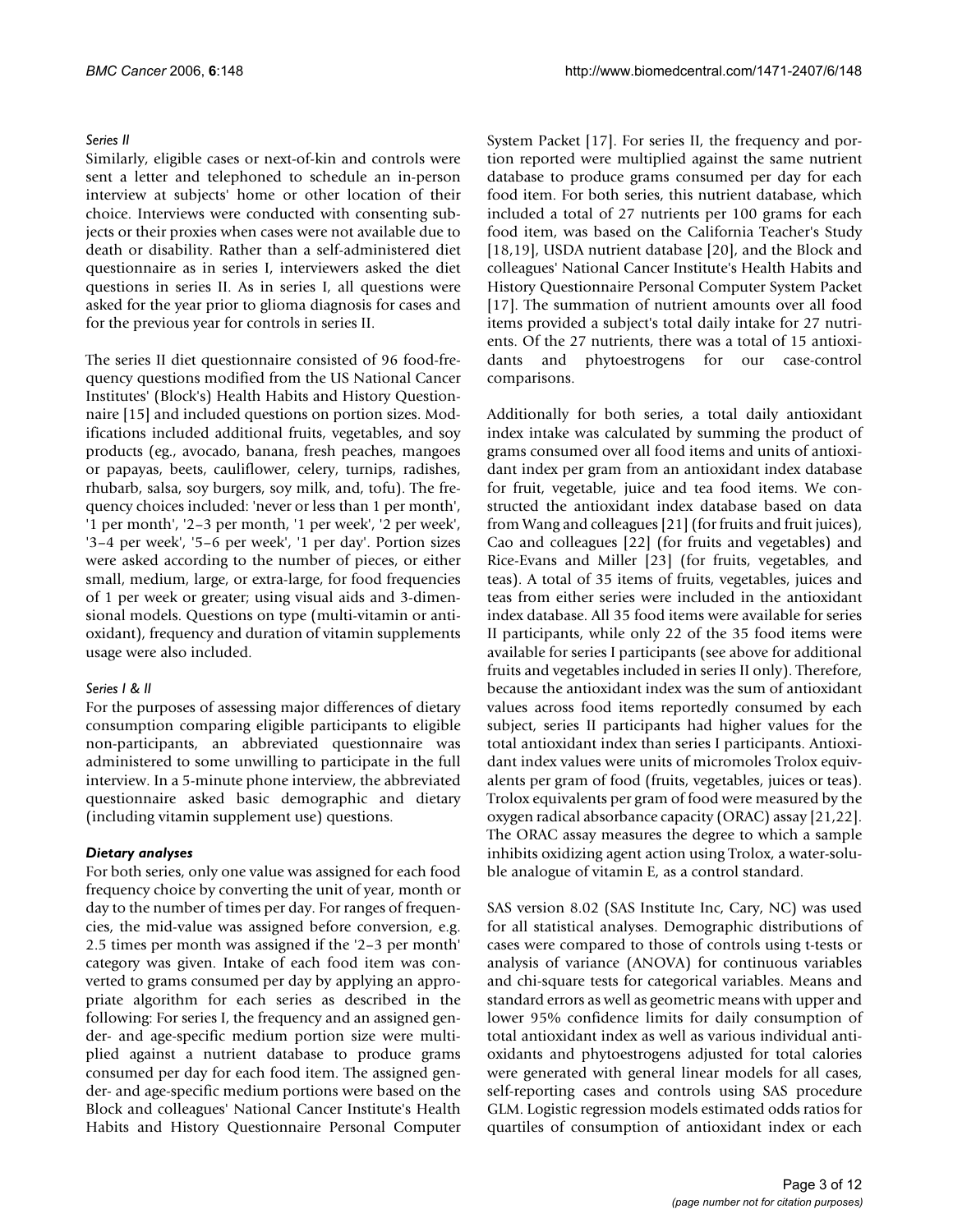nutrient adjusting for age (continuous), gender, ethnicity (White versus other), socioeconomic status (combined income and education categories), and total calories (continuous). Thus, to adjust for total energy intake, we employed the standard multivariate method [24]. In addition, vitamin supplement use and/or meat consumption were explored as covariates in the logistic regression models.

Case-control comparisons were analyzed separately by series since data on nutrient and antioxidant index intake was collected by different methods between study series. Because comparison of series-specific odds ratios and corresponding 95% confidence showed that odds ratios were largely in the same direction and their corresponding 95% confidence intervals overlapped between series, we also conducted combined series case-control comparisons with a study series indicator variable as a necessary covariate in logistic regression models. Gender- and series- specific quartile cutpoints were determined for the antioxidant index or nutrient intake levels based on food consumption among the controls. Test for trend were computed for case-control odds ratios of antioxidant index or nutrient quartiles. Results are described for p-values generated based on a 5% significance level and twosided hypothesis tests. Finally, a Bonferroni correction for 16 simultaneous comparisons (an antioxidant index plus 15 nutrients) was applied to emphasize results based on a 0.003 (= 0.05/16) significance level.

### **Results**

The total number of subjects from both series that were identified as eligible to participate in the San Francisco Bay Area Adult Glioma Study, 1991–2000, includes 1,110 cases and 1,284 controls. Participation was greater among eligible cases (79%–80% for series I and II) than among eligible controls (67% for combined series data, 74% for series I, and 60% for series II) [9-11]. Dietary data for 98 percent (846/864) of controls, 94 (497/524) percent of self-reported cases and 87 (305/349) percent of proxyreported cases were included in the dietary analyses, based on the number of items with missing food frequency and daily intake of total calories. Table 1 summarizes frequency distributions for vitamin supplement intake, demographics, and clinical factors for 802 cases (including responses from 305 proxies and 497 self-reporting cases) and 846 controls included in the dietary analyses. Because of better survival of younger cases, the mean age for self-reported cases was 50 years, significantly lower than that of the controls ( $p < 0.001$ , table 1). For combined income and education, self-reported cases had greater socioeconomic status than controls ( $p < 0.001$ , table 1); likely due to younger ages of self-reporting cases. Geometric means of total daily nutrients consumed adjusted for total calories among cases and controls are shown in table 2. The observed average daily nutrients consumed were reasonable values for the U.S.

Information on vitamin type (multi-vitamin or antioxidant), asked for series II, was not considered during the analyses because the reported data did not appear to reflect a reasonable distribution of supplement types. In addition, differential absorption rates between supplements and foods prevent the combination of nutrients from supplement types with that from foods consumed. Therefore, all vitamin supplement analyses only considered intake (yes or no). Results of an abbreviated diet questionnaire for comparisons of participants and nonparticipants, showed that vitamin use among controls adjusted for age, gender, and ethnicity was similar for participants and non-participants (OR =  $1.3$ , 95% CI =  $0.91$ to 1.82; data not shown). Interestingly, the percent of cases (among all and self-reported cases) that regularly consumed vitamin supplements was significantly lower than that of controls ( $p < 0.001$ , table 1). Regardless of study series, a significantly lower percentage of cases (either all or self-reported) than controls reported use of vitamin supplements ( $p = 0.002$  and  $p = 0.005$  for series I and II, respectively; data not shown). For this reason, we also compared case-control nutrient consumption stratified by vitamin supplement use and observed a high degree of overlap among 95% confidence intervals of odds ratios across strata (data not shown).

Age- gender-, ethnicity-, socioeconomic status-, and supplement intake-adjusted odds ratios for quartiles of total calories consumed are shown in table 3. Case-control odds ratios for quartiles of nutrient intakes adjusted for age, gender, ethnicity, socioeconomic status, total calories, and supplement intake are shown in tables 4 and 5. Case-control distributions  $(= N)$  for quartiles of nutrient consumption are provided in supplemental table 1 [see Additional file 1]. Examining these results for those that were statistically significant and consistent for all cases versus controls and self-reported cases versus controls, we found that odds ratios for intakes of antioxidant index, carotenoids (alpha- and beta-carotene combined), and the phytoestrogens, daidzein, and matairesinol were reduced (tables 4 and 5). Although not consistent with self-reported cases compared to controls, other notable findings regarding nutrient intake include statistically significant differences among all cases compared to controls, which include consumption of vitamin C, and the phytoestrogens, genistein, formononetin, secoisolariciresinol and coumestrol (table 4). After applying a Bonferroni correction, statistically significant p-values for trend tests were observed for all cases compared to controls among combined series data for antioxidant index  $(p = 0.002)$ , daidzein ( $p = 0.003$ ), secoisolariciresinol ( $p = 0.001$ ) and coumestrol ( $p = 0.001$ ). Additionally, after adjustment for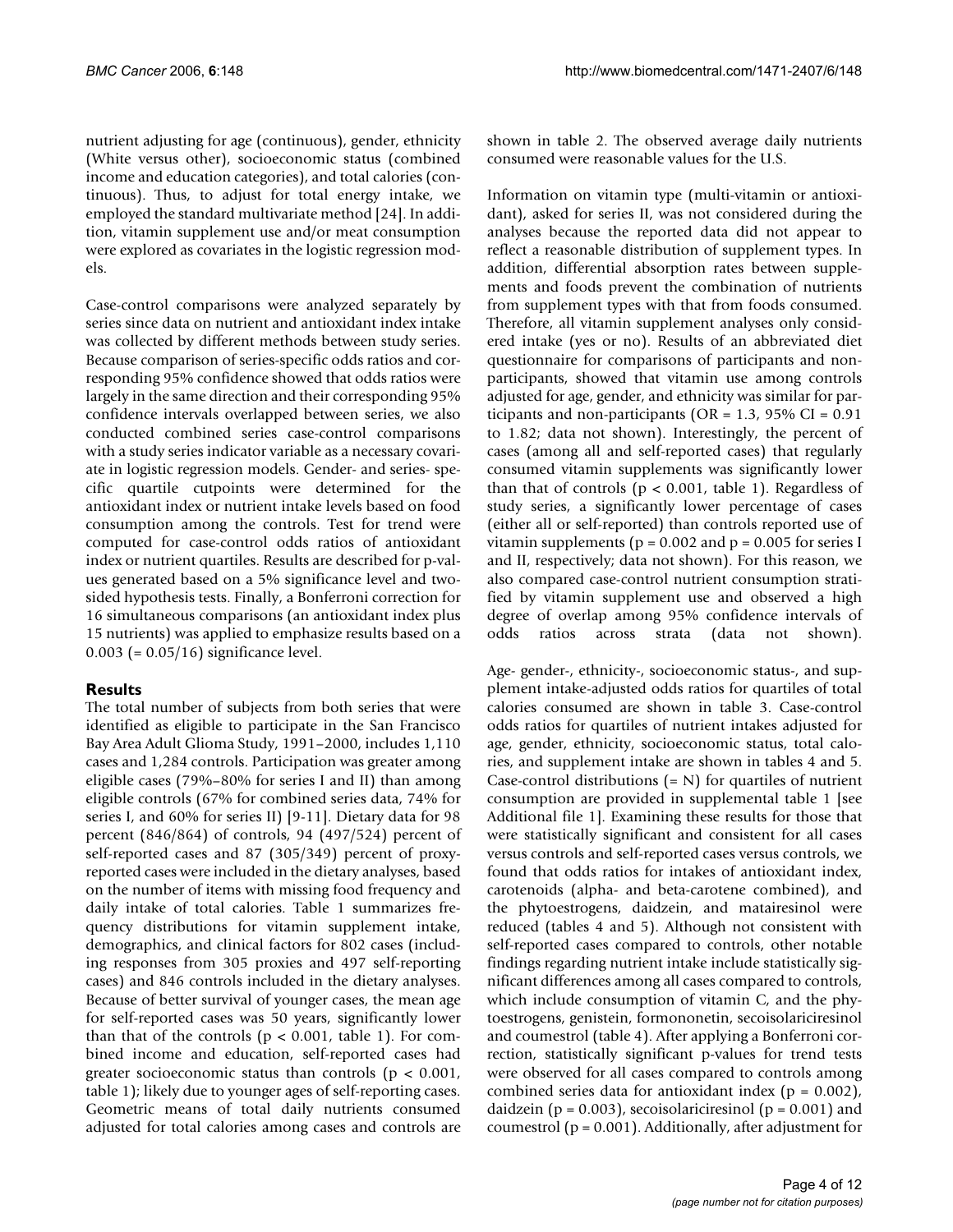| Description                                                                         |                         | Cases <sup>1</sup> |           |                           |      |                            |        |  |  |  |
|-------------------------------------------------------------------------------------|-------------------------|--------------------|-----------|---------------------------|------|----------------------------|--------|--|--|--|
|                                                                                     | Controls $(N =$<br>846) | All $(N = 802)$    |           | Self-reported $(N = 497)$ |      | Proxy-reported $(N = 305)$ |        |  |  |  |
| Vitamin<br>Supplement<br>intake (% YES)<br>General                                  | 62.6                    | 52.4               | $*$       | 50.2                      | $*$  | 56.0                       | $\ast$ |  |  |  |
| Demographics<br>Age (median)<br>$±$ SE <sup>2</sup>                                 | $55.1 \pm 0.6$          | $55.4 \pm 0.6$     | ns        | $49.7 \pm 0.7$            | $*$  | $64.7 \pm 0.8$             | $*$    |  |  |  |
| Gender as %<br>Male                                                                 | 54.5                    | 57.1               | ns        | 58.6                      | ns   | 54.8                       | ns     |  |  |  |
| Ethnicity as<br>% White <sup>3</sup>                                                | 83.8                    | 83.3               | ns        | 83.9                      | ns   | 82.3                       | ns     |  |  |  |
| Socio-economic<br><b>Status Measures</b><br>(%)<br>Household<br>Income <sup>4</sup> |                         |                    |           |                           |      |                            |        |  |  |  |
| $<$ \$29,999                                                                        | 25.0                    | 24.3               | ns        | 17.4                      | $**$ | 36.0                       | $*$    |  |  |  |
| \$30,000-                                                                           | 40.8                    | 39.8               |           | 38.5                      |      | 42.1                       |        |  |  |  |
| \$69,999<br>≥\$70,000                                                               | 34.1                    | 35.9               |           | 44.1                      |      | 21.9                       |        |  |  |  |
| Highest<br>Education                                                                |                         |                    |           |                           |      |                            |        |  |  |  |
| Less than<br>high<br>school                                                         | $6.0\,$                 | 10.1               | $*$       | 4.8                       | ns   | 18.7                       | $*$    |  |  |  |
| High<br>school,<br>some<br>college                                                  | 48.5                    | 48.9               |           | 47.5                      |      | 51.2                       |        |  |  |  |
| College<br>graduate<br>and/or<br>more                                               | 45.5                    | 41.0               |           | 47.7                      |      | 30.2                       |        |  |  |  |
| Socio-economic<br>Status <sup>5</sup>                                               |                         |                    |           |                           |      |                            |        |  |  |  |
| <high<br>School<br/>education or<br/>income</high<br>                               | 27.3                    | 27.7               | ns        | 9.1                       | $*$  | 41.6                       | $*$    |  |  |  |
| $<$ \$29,999<br>$\geq$ High                                                         | 53.2                    | 50.4               |           | 52.7                      |      | 46.6                       |        |  |  |  |
| School<br>graduate or<br>income<br>\$30,000-<br>\$69,999                            |                         |                    |           |                           |      |                            |        |  |  |  |
| College<br>graduate and<br>income $\geq$<br>\$70,000                                | 19.5                    | 22.0               |           | 28.2                      |      | 11.8                       |        |  |  |  |
| <b>Body Mass</b><br>Index <sup>6</sup> (median)<br>$\pm$ SE <sup>2</sup><br>Tumors  | $25.7 \pm 0.2$          | $25.9 \pm 0.2$     | $\sf{ns}$ | $25.7 \pm 0.2$            | ns   | $26.2 \pm 0.3$             | ns     |  |  |  |
| Types (%)<br>Glioblasto<br>ma                                                       |                         | 59.2               |           | 47.7                      |      | 78.0                       |        |  |  |  |

**Table 1: Distribution of vitamin supplement intake, age, gender, ethnicity, income, education, body mass index and tumor type for eligible participants for combined series I & II; San Francisco Bay Area Adult Glioma Study, 1991–2000**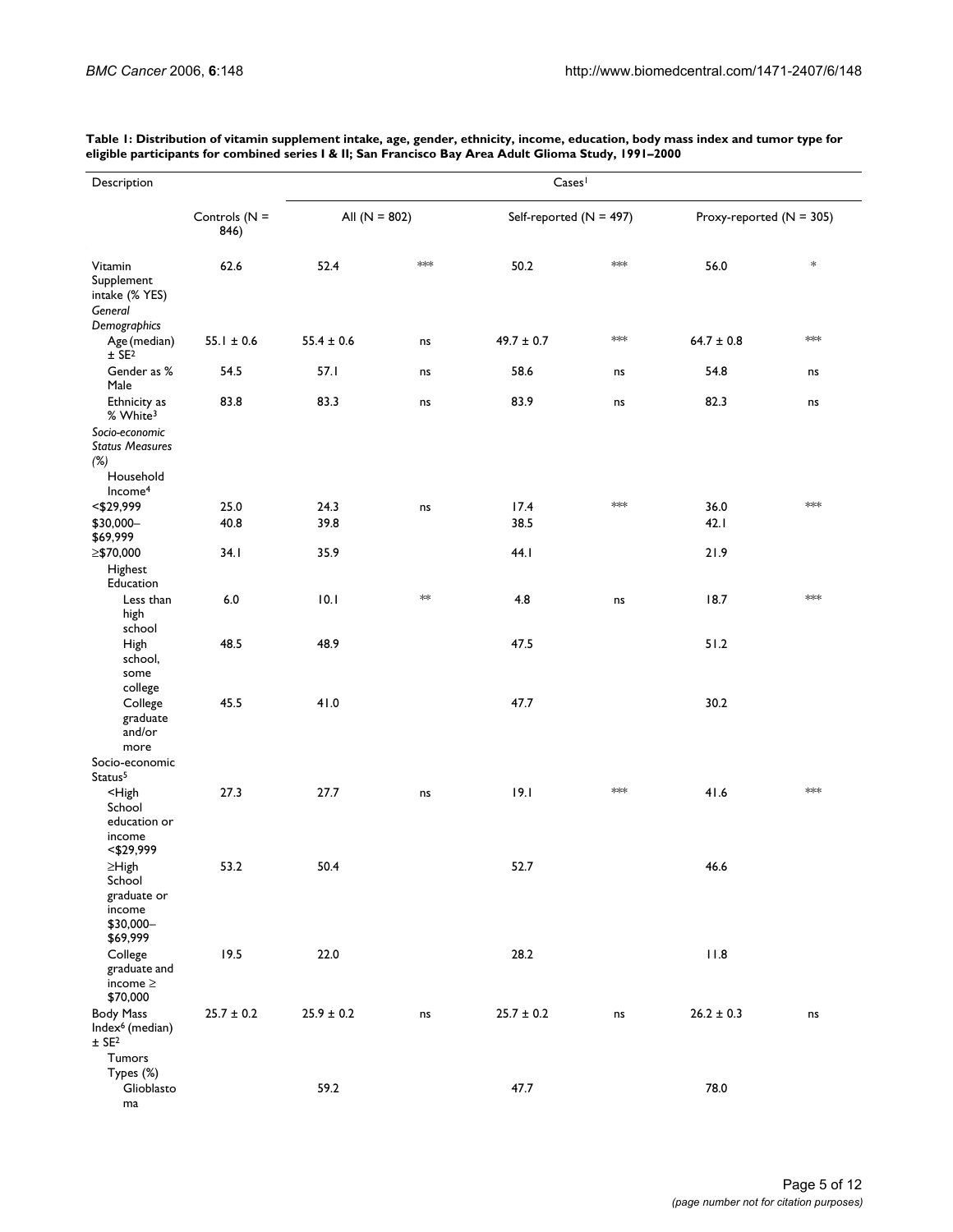| Anaplastic<br>Astrocyto | I I.2 | 10.7            | 12.1 |  |
|-------------------------|-------|-----------------|------|--|
| ma                      |       |                 |      |  |
| Astrocyto               | 5.4   | 7.2             | 2.3  |  |
| ma                      |       |                 |      |  |
| Oligoden                | 11.1  | 16.5            | 2.3  |  |
| droglioma               |       |                 |      |  |
| Oligoastr               | 6.2   | 8.5             | 2.6  |  |
| ocytoma                 |       |                 |      |  |
| Ependym                 | 1.0   | $\mathsf{I}$ .4 | 0.3  |  |
| oma                     |       |                 |      |  |
| Other                   | 5.9   | 8.1             | 2.3  |  |
|                         |       |                 |      |  |

**Table 1: Distribution of vitamin supplement intake, age, gender, ethnicity, income, education, body mass index and tumor type for eligible participants for combined series I & II; San Francisco Bay Area Adult Glioma Study, 1991–2000** *(Continued)*

<sup>1</sup> p-values for case-control comparisons (t-tests for continuous variables or chi-square tests for categorical variables): \* p = 0.05, \*\*p = 0.01, \*\*p = 0.001, or not significant (ns). <sup>2</sup> SE = standard error. <sup>3</sup> The category other than white includes African-Americans, Chinese, Japanese, other Asians, Filipinos, Mexicans, other Latinos, and others. 4 Percentages do not total 100% due to "Refuse to Answer" and "Don't Know". 5 Categories for Socio-economic Status combine highest education attained and/or household income range. <sup>6</sup> BMI calculated from reported height and weight at interview.

meat consumption, the only noteworthy changes were for vitamin C consumption. Consumption of vitamin C for cases was no longer significantly different than that of controls after adjusting for meat consumption (OR = 0.77, 95% CI = 0.58 to 1.02, for second quartile compared to lowest; OR =  $0.78$ , 95% CI =  $0.59$  to 1.05, for third quartile compared to lowest;  $OR = 0.76$ ,  $95\% CI = 0.56$  to 1.04, for highest quartile compared to lowest; combined series I and II for all cases compared to controls). The effect of adjustment for meat consumption was negligible for all other dietary variables.

#### **Discussion**

We previously discussed in detail major potential sources of bias in these case-control dietary data [2]. Briefly, bias could result from differential data quality between proxy and self-reported dietary histories with more accurate data from self-reports. Differential participation of controls who are more health conscious and therefore might eat foods that are considered to be healthier such as fruits and vegetables could also bias results. In addition, the dietary data collected may not accurately represent actual dietary data during the etiologically relevant period of brain tumor development; however, this etiologically relevant

**Table 2: Geometric means of consumption of daily nutrients adjusted for total calories\*; San Francisco Bay Area Adult Glioma Study, 1991–2000.**

| <b>NUTRIENT</b>                | Controls ( $N = 846$ ) | All Cases ( $N = 802$ ) | Self-reported Cases (N = 497) |
|--------------------------------|------------------------|-------------------------|-------------------------------|
| Antioxidant index <sup>1</sup> | 2675.3                 | 2433.3                  | 2450.4                        |
| Vitamin E (mg)                 | 7.8                    | 7.7                     | 7.6                           |
| Vitamin C (mg)                 | 115.8                  | 107.6                   | 109.6                         |
| Carotenoids <sup>2</sup> (mcg) | 3743.3                 | 3404.0                  | 3327.I                        |
| Alpha-carotene (mcg)           | 672.6                  | 581.4                   | 554.6                         |
| Beta-carotene (mcg)            | 3008.8                 | 2756.0                  | 2697.7                        |
| Lutein (mcg)                   | 2094.3                 | 1884.7                  | 1911.4                        |
| Lycopene (mcg)                 | 1324.4                 | 1310.6                  | 1320.9                        |
| Cryptoxanthin (mcg)            | 14.1                   | 106.7                   | 111.0                         |
| Phytoestrogens:                |                        |                         |                               |
| Formononetin (mcg)             | 14.7                   | 14.2                    | 15.2                          |
| Coumestrol (mcg)               | 121.1                  | 107.9                   | 112.1                         |
| Matairesinol (mcg)             | 25.3                   | 23.3                    | 23.6                          |
| Genistein (mcg)                | 260.4                  | 233.5                   | 253.9                         |
| Daidzein (mcg)                 | 396.9                  | 352.7                   | 372.8                         |
| Biochanin A (mcg)              | 25.4                   | 23.5                    | 24.0                          |
| Secoisolariciresinol (mcg)     | 115.0                  | 104.1                   | 103.5                         |
| Total Protein (g)              | 60.9                   | 59.7                    | 59.2                          |
| Total Fat (g)                  | 56.4                   | 58.2                    | 56.8                          |
| Total Cholesterol (mg)         | 200.7                  | 210.2                   | 204.7                         |
| Total Kcal (unadjusted)        | 1609.6                 | 1646.5                  | 1612.7                        |

<sup>1</sup>Units are daily micromoles of Trolox equivalents gram of fresh weight as determined by the oxygen radical absorbance capacity (ORAC) assay.<sup>2</sup> alpha- and beta-Carotene. \***Note:** Means within each group were adjusted for total calories.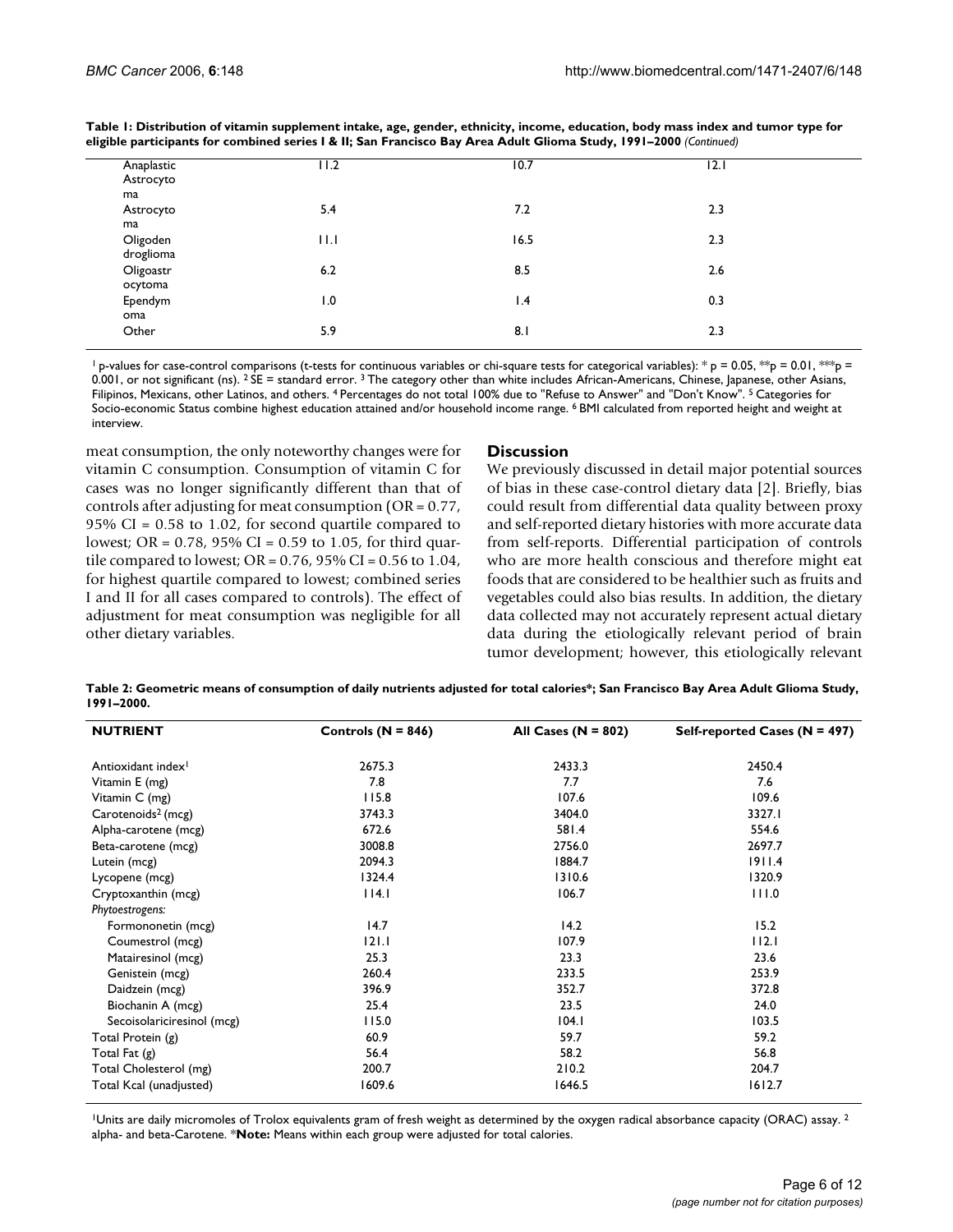| Quar-<br>tiles of<br>Total<br>Calorie<br>$s^2$ |                                  | <b>Combined Series I &amp; II<sup>I</sup></b> |                          |           |                     | Series I (1991-1995)     |                          |           |                     | Series II (1996-2000)    |                          |      |  |  |
|------------------------------------------------|----------------------------------|-----------------------------------------------|--------------------------|-----------|---------------------|--------------------------|--------------------------|-----------|---------------------|--------------------------|--------------------------|------|--|--|
|                                                | <b>OR</b><br>95% CI <sup>3</sup> |                                               | p <sup>4</sup>           | <b>OR</b> | 95% CI <sup>3</sup> |                          | p <sup>4</sup>           | <b>OR</b> | 95% CI <sup>3</sup> |                          | p <sup>4</sup>           |      |  |  |
| All<br>case-<br>control                        |                                  |                                               |                          |           |                     |                          |                          |           |                     |                          |                          |      |  |  |
| l st                                           |                                  | $\overline{\phantom{a}}$                      | $\overline{\phantom{a}}$ |           |                     | $\overline{\phantom{a}}$ | $\overline{\phantom{a}}$ |           | I                   | --                       | $\overline{\phantom{a}}$ |      |  |  |
| 2nd                                            | 1.27                             | 0.87                                          | 1.84                     | 0.51      | 1.49                | 0.87                     | 2.54                     | 0.45      | 1.07                | 0.63                     | 1.82                     | 0.93 |  |  |
| 3rd                                            | 1.15                             | 0.70                                          | 1.90                     |           | .4                  | 0.69                     | 2.88                     |           | 0.93                | 0.46                     | 1.90                     |      |  |  |
| 4th<br>Self-<br>reporte<br>d case-<br>control  | 1.47                             | 0.72                                          | 3.02                     |           | 1.79                | 0.65                     | 4.97                     |           | 1.21                | 0.43                     | 3.39                     |      |  |  |
| l st                                           |                                  | $\overline{\phantom{a}}$                      | $\overline{\phantom{a}}$ |           |                     | $\overline{\phantom{a}}$ | $\overline{\phantom{a}}$ |           |                     | $\overline{\phantom{a}}$ | $\overline{\phantom{a}}$ |      |  |  |
| 2nd                                            | 1.22                             | 0.79                                          | 1.87                     | 0.74      | 1.62                | 0.84                     | 3.11                     | 0.53      | 0.98                | 0.55                     | 1.76                     | 0.83 |  |  |
| 3rd                                            | 1.11                             | 0.62                                          | 1.99                     |           | 1.59                | 0.66                     | 3.83                     |           | 0.82                | 0.37                     | 1.80                     |      |  |  |
| 4th                                            | 1.30                             | 0.56                                          | 2.99                     |           | 1.79                | 0.51                     | 6.23                     |           | 1.03                | 0.32                     | 3.26                     |      |  |  |

**Table 3: Odds ratios for cases versus controls by quartiles of total calories adjusted for age, gender, ethnicity, SES\*, and supplement use; San Francisco Bay Area Adult Glioma Study, 1991–2000.†**

\*Categories for socio-economic status (SES) combine highest education attained and/or household income range. †Case-control distributions (= N) for quartiles of nutrient consumption are provided in supplemental table | [see Additional file |]. <sup>|</sup>Also adjusted for study series.<sup>2</sup>Quartile cutpoints were calculated from series- and gender-specific nutrient intake distributions among controls. <sup>3</sup>CI = Confidence interval. <sup>4</sup> p-value for chi-square test for trend.

time period is unknown. For this reason, the period of dietary recall was limited to recent dietary habits to improve recall accuracy. Furthermore, non-differential dietary misclassification may affect series I data as a result of using computed measures of dietary nutrients because these computations assume consumption of average portion sizes for age group and gender specific subjects, which may decrease detectable differences in nutrient consumption. This issue is likely to be overcome in series II data, which ascertained portion sizes for foods consumed once a week or more. Also, since actual nutrient values of foods depend on soil quality and other factors, the nutrient database values used in these analyses may either over or underestimate the actual nutrients of the foods consumed. Since, to our knowledge, this is the first study to investigate an association between antioxidant index of foods consumed with a disease, we used estimates for antioxidant values based solely on literature review. Our findings of an inverse association between antioxidant index and glioma may encourage other researchers to further investigate these antioxidant indices and their physiologic relevance. In addition, since the series I foodfrequency questionnaire lacked some foods with high quantities of phytoestrogens (such as tofu and soy, which are both high in genistein and daidzein), the estimated daily intake of such phytoestrogens are likely lower than actual values. While the series II food-frequency questionnaire included these additional food items that are likely to more accurately assess total intakes of phytoestrogens, evidence of an association is strong in both series data for nutrients driven largely by soy products (especially daidzein). Therefore, we are encouraged that we likely have an overall improved assessment of phytoestrogen intake with consideration of series II data. It should also be noted that individual variability is likely to contribute to differences in metabolism and bioavailability of dietary phytoestrogens [25]. Regarding the validity of the estimates of nutrients consumed for the food-frequency information assessed in this study, both antioxidant [26] and phytoestrogen (Horn-Ross, P. et al., *Am J Epidemiol*, in review, 2005) nutrients estimates closely approximate reference values in previous studies. Finally, although we report findings that were statistically significant at the 0.05 level, because of multiple comparisons, the actual p-values are likely to be higher than those calculated. For this reason, we also emphasize statistically significant results at the 0.003 level after applying a Bonferroni correction for 16 simultaneous comparisons.

Due to methodological differences in data collection between series, we presented the data separately by series. Because the direction and 95% confidence limits of odds ratios were similar across series, we also performed combined series analyses since increasing the sample size increases the power to detect statistically significant findings. It should be noted that our combined series analysis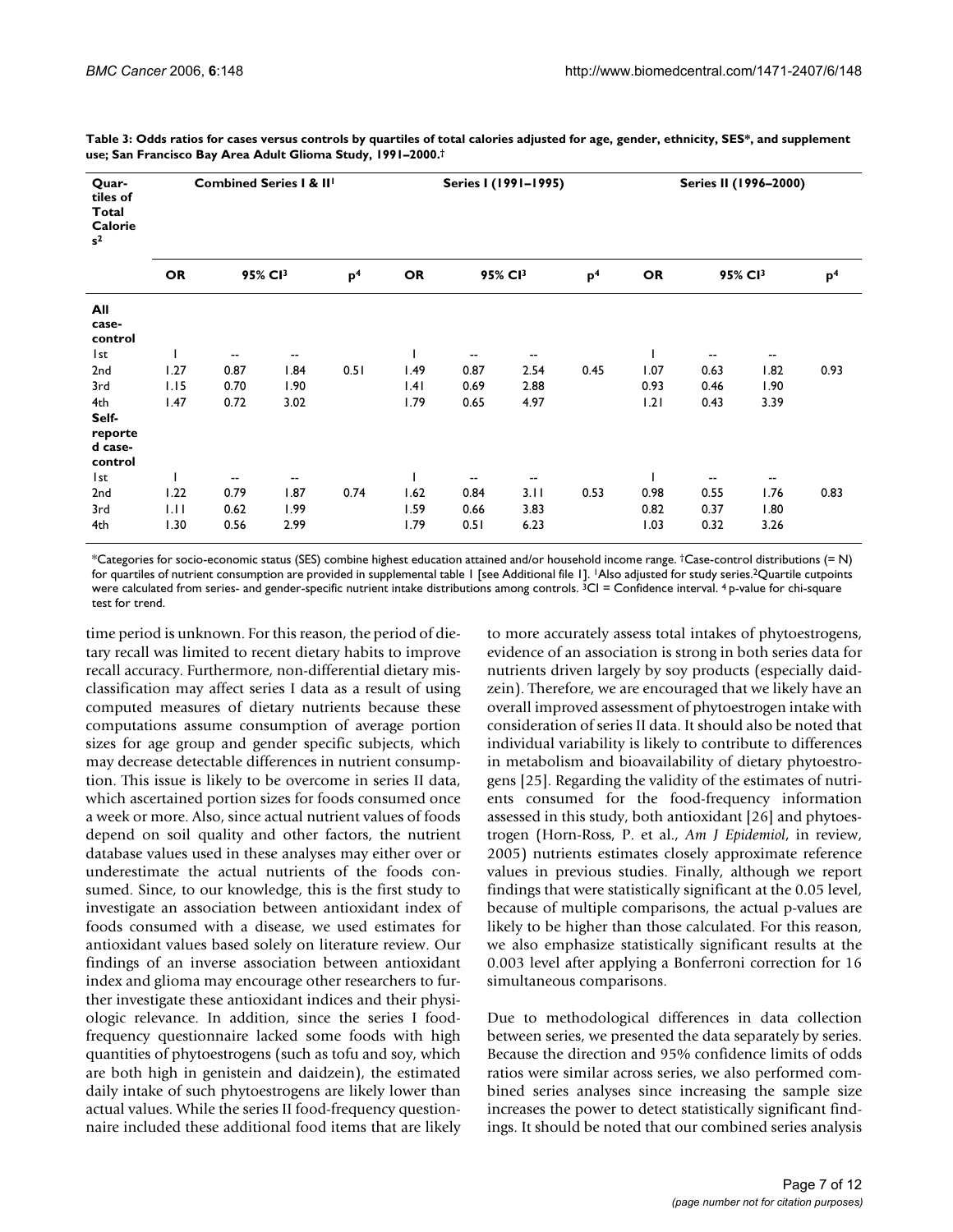| Nutri-<br>ent<br>Quartil<br>$e^2$ |              | <b>Combined Series I &amp; II'</b> |                          |                |              | Series I (1991-1995)     |                          |                |              | Series II (1996-2000)          |                          |                |  |
|-----------------------------------|--------------|------------------------------------|--------------------------|----------------|--------------|--------------------------|--------------------------|----------------|--------------|--------------------------------|--------------------------|----------------|--|
|                                   | OR           | 95% CI3                            |                          | p <sup>4</sup> | <b>OR</b>    | 95% CI3                  |                          | p <sup>4</sup> | OR           | 95% CI3                        |                          | p <sup>4</sup> |  |
| Antioxi<br>dant<br>Index          |              |                                    |                          |                |              |                          |                          |                |              |                                |                          |                |  |
| l st                              | $\mathbf{I}$ | -−                                 | $\overline{\phantom{a}}$ | 0.002          | $\mathbf{I}$ | $\sim$                   | $\overline{\phantom{a}}$ | 0.004          | $\mathbf{I}$ | $\overline{\phantom{a}}$       | $\overline{\phantom{a}}$ | 0.12           |  |
| 2 <sub>nd</sub>                   | 0.81         | 0.61                               | 1.07                     |                | 0.82         | 0.56                     | 1.20                     |                | 0.79         | 0.53                           | 1.20                     |                |  |
| 3rd                               | 0.82         | 0.62                               | 1.09                     |                | 0.77         | 0.52                     | 1.14                     |                | 0.89         | 0.59                           | 1.35                     |                |  |
| 4th                               | 0.57         | 0.42                               | 0.78                     |                | 0.52         | 0.33                     | 0.79                     |                | 0.64         | 0.40                           | 1.03                     |                |  |
| Vitami<br>n E                     |              |                                    |                          |                |              |                          |                          |                |              |                                |                          |                |  |
| l st                              | $\mathbf{I}$ | --                                 | $\sim$                   | 0.45           | $\mathbf{I}$ | $\sim$                   | $\sim$                   | 0.46           | $\mathbf{L}$ | $\sim$                         | $\overline{\phantom{a}}$ | 0.06           |  |
| 2nd                               | 0.95         | 0.71                               | 1.27                     |                | 1.12         | 0.74                     | 1.69                     |                | 0.80         | 0.53                           | 1.22                     |                |  |
| 3rd                               | 0.79         | 0.57                               | 1.10                     |                | 1.02         | 0.64                     | 1.62                     |                | 0.60         | 0.37                           | 0.96                     |                |  |
| 4th<br>Vitami<br>n C              | 0.91         | 0.62                               | 1.34                     |                | 1.28         | 0.75                     | 2.19                     |                | 0.62         | 0.35                           | 1.09                     |                |  |
| l st                              | $\mathbf{I}$ | −−                                 | $\sim$                   | 0.02           | $\mathbf{L}$ | $\overline{\phantom{a}}$ | $\overline{\phantom{a}}$ | 0.03           | $\mathbf{L}$ | $\textcolor{red}{\textbf{--}}$ | $\overline{\phantom{a}}$ | 0.31           |  |
| 2nd                               | 0.74         | 0.56                               | 0.97                     |                | 0.75         | 0.51                     | 1.09                     |                | 0.72         | 0.48                           | 1.09                     |                |  |
| 3rd                               | 0.73         | 0.55                               | 0.97                     |                | 0.71         | 0.48                     | 1.05                     |                | 0.75         | 0.49                           | 1.14                     |                |  |
| 4th                               | 0.70         | 0.51                               | 0.94                     |                | 0.63         | 0.41                     | 0.95                     |                | 0.78         | 0.50                           | 1.23                     |                |  |
| Carote<br>noids <sup>5</sup>      |              |                                    |                          |                |              |                          |                          |                |              |                                |                          |                |  |
| l st                              | $\mathbf{I}$ | $\overline{\phantom{a}}$           | $\overline{\phantom{a}}$ | 0.02           | $\mathbf{I}$ | $\overline{\phantom{a}}$ | $\sim$                   | 0.23           | $\mathbf{I}$ | $\overline{\phantom{a}}$       | $\overline{\phantom{a}}$ | 0.03           |  |
| 2 <sub>nd</sub>                   | 0.72         | 0.54                               | 0.95                     |                | 0.73         | 0.49                     | 1.08                     |                | 0.71         | 0.48                           | 1.06                     |                |  |
| 3rd<br>4th                        | 0.84<br>0.65 | 0.63<br>0.48                       | 1.11<br>0.88             |                | 0.93<br>0.70 | 0.64<br>0.46             | 1.37<br>1.06             |                | 0.74<br>0.60 | 0.49<br>0.39                   | 1.11<br>0.93             |                |  |
| $\alpha$ -                        |              |                                    |                          |                |              |                          |                          |                |              |                                |                          |                |  |
| Carote<br>ne                      |              |                                    |                          |                |              |                          |                          |                |              |                                |                          |                |  |
| l st                              | $\mathbf{I}$ | $\overline{\phantom{a}}$           | $\overline{\phantom{a}}$ | 0.07           | $\mathbf{I}$ | $\overline{\phantom{a}}$ | $\sim$                   | 0.46           | $\mathbf{I}$ | $\overline{\phantom{a}}$       | $\overline{\phantom{a}}$ | 0.07           |  |
| 2 <sub>nd</sub>                   | 0.87         | 0.66                               | 1.15                     |                | 1.03         | 0.70                     | 1.52                     |                | 0.73         | 0.49                           | 1.09                     |                |  |
| 3rd                               | 0.83         | 0.63                               | 1.10                     |                | 1.06         | 0.72                     | 1.58                     |                | 0.64         | 0.42                           | 0.96                     |                |  |
| 4th                               | 0.76         | 0.57                               | 1.02                     |                | 0.83         | 0.55                     | 1.27                     |                | 0.71         | 0.47                           | 1.08                     |                |  |
| $\beta$ -<br>Carote<br>ne         |              |                                    |                          |                |              |                          |                          |                |              |                                |                          |                |  |
| l st                              | $\mathbf{I}$ | --                                 |                          | 0.04           | $\mathbf{I}$ | --                       | --                       | 0.24           | T            | --                             | --                       | 0.09           |  |
| 2nd                               | 0.79         | 0.60                               | 1.04                     |                | 0.73         | 0.49                     | 1.08                     |                | 0.85         | 0.58                           | 1.27                     |                |  |
| 3rd                               | 0.79         | 0.59                               | 1.05                     |                | 0.86         | 0.58                     | 1.27                     |                | 0.70         | 0.46                           | 1.06                     |                |  |
| 4th                               | 0.72         | 0.54                               | 0.98                     |                | 0.73         | 0.48                     | 1.10                     |                | 0.72         | 0.47                           | 1.11                     |                |  |
| Lutein                            |              |                                    |                          |                |              |                          |                          |                |              |                                |                          |                |  |
| Ist                               | $\mathbf{I}$ | ⊷                                  | --                       | 0.06           | $\mathbf{I}$ | $\sim$                   | $\blacksquare$           | 0.05           | $\mathbf{I}$ | $\overline{\phantom{a}}$       | $\overline{\phantom{a}}$ | 0.55           |  |
| 2nd<br>3rd                        | 1.02<br>0.86 | 0.78<br>0.65                       | 1.34                     |                | 1.17<br>0.88 | 0.81<br>0.60             | 1.70                     |                | 0.86<br>0.85 | 0.57<br>0.56                   | 1.29                     |                |  |
| 4th                               | 0.79         | 0.59                               | 1.14<br>1.05             |                | 0.71         | 0.47                     | 1.30<br>1.07             |                | 0.88         | 0.58                           | 1.28<br>1.33             |                |  |
| Lycope<br>ne                      |              |                                    |                          |                |              |                          |                          |                |              |                                |                          |                |  |
| Ist                               | $\mathbf I$  | --                                 | ⊷                        | 0.75           | $\mathbf{I}$ | щ.                       | $\overline{\phantom{a}}$ | 0.98           | $\mathbf{I}$ | ۰.                             | $\overline{\phantom{a}}$ | 0.69           |  |
| 2nd                               | 0.91         | 0.69                               | 1.21                     |                | 0.99         | 0.67                     | 1.46                     |                | 0.83         | 0.55                           | 1.25                     |                |  |
| 3rd                               | 1.01         | 0.76                               | 1.33                     |                | 1.05         | 0.72                     | 1.55                     |                | 0.96         | 0.63                           | 1.45                     |                |  |
| 4th                               | 1.02         | 0.76                               | 1.36                     |                | 0.98         | 0.66                     | 1.48                     |                | 1.05         | 0.68                           | 1.60                     |                |  |
| Crypto<br>xanthin                 |              |                                    |                          |                |              |                          |                          |                |              |                                |                          |                |  |
| Ist                               | $\mathbf{I}$ | $\overline{\phantom{a}}$           | --                       | 0.08           | $\mathbf{I}$ | $\overline{\phantom{a}}$ | --                       | 0.12           | $\mathbf{I}$ | $\overline{\phantom{a}}$       | $\overline{\phantom{a}}$ | 0.39           |  |
| 2 <sub>nd</sub>                   | 0.96         | 0.73                               | 1.26                     |                | 0.76         | 0.52                     | 1.11                     |                | 1.26         | 0.84                           | 1.88                     |                |  |
| 3rd                               | 0.92         | 0.69                               | 1.21                     |                | 0.86         | 0.59                     | 1.26                     |                | 1.00         | 0.65                           | 1.52                     |                |  |

**Table 4: Odds ratios for all glioma cases versus controls by quartiles of daily nutrient intake adjusted for age, gender, ethnicity, SES\*, total calories\*\*, and supplement use; San Francisco Bay Area Adult Glioma Study, 1991–2000.†**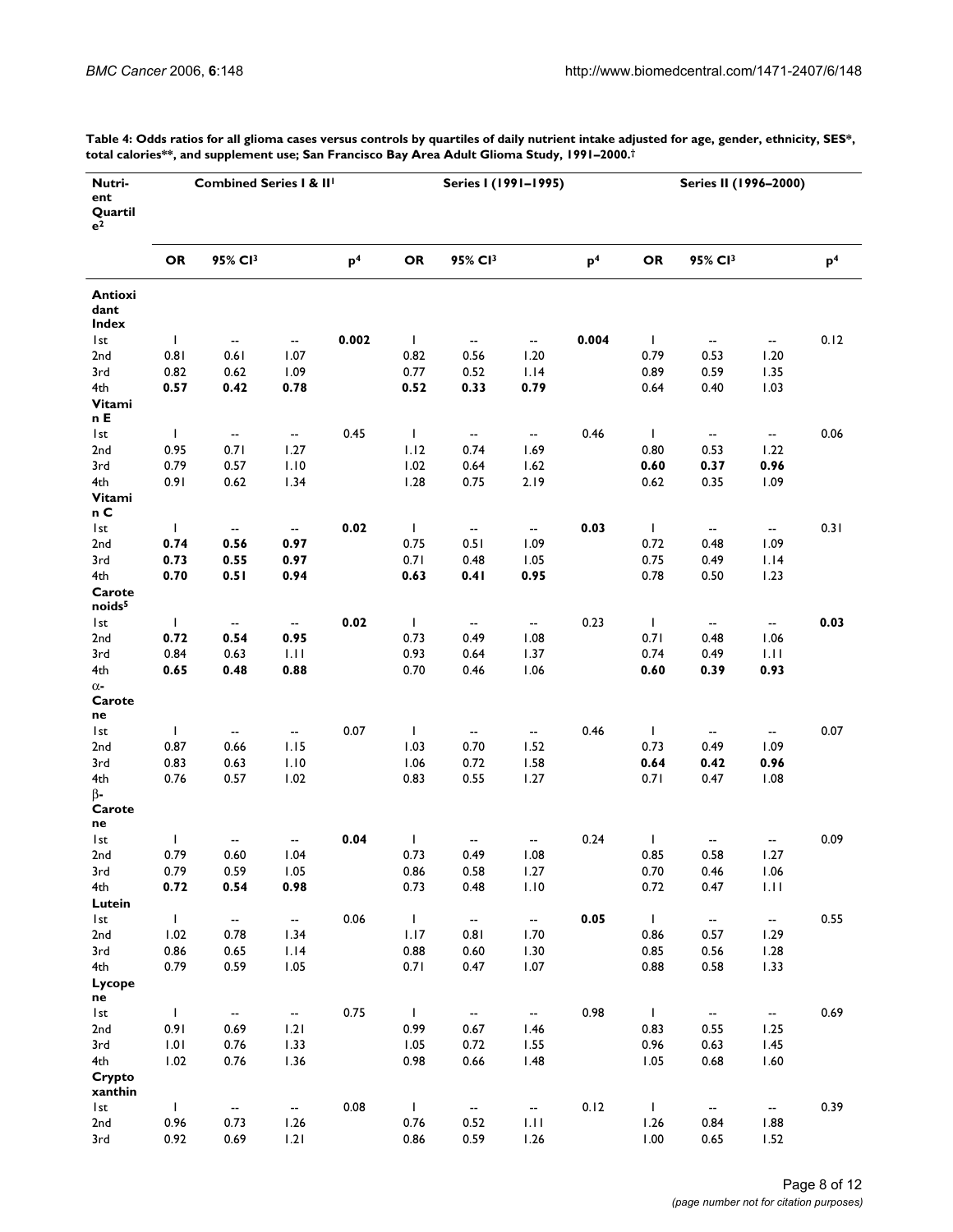| 4th                     | 0.77         | 0.57                     | 1.03                     |       | 0.69         | 0.46                     | 1.02                     |      | 0.88         | 0.56                     | 1.38                     |        |
|-------------------------|--------------|--------------------------|--------------------------|-------|--------------|--------------------------|--------------------------|------|--------------|--------------------------|--------------------------|--------|
| Geniste                 |              |                          |                          |       |              |                          |                          |      |              |                          |                          |        |
| in                      |              |                          |                          |       |              |                          |                          |      |              |                          |                          |        |
| l st                    | $\mathbf{I}$ | --                       | $\overline{\phantom{a}}$ | 0.06  | $\mathbf{I}$ | $\overline{\phantom{a}}$ | $\overline{\phantom{a}}$ | 0.20 | $\mathbf{I}$ | $\overline{\phantom{a}}$ | $\overline{\phantom{a}}$ | 0.11   |
| 2nd                     | 0.77         | 0.58                     | 1.02                     |       | 0.65         | 0.43                     | 0.97                     |      | 0.90         | 0.60                     | 1.35                     |        |
| 3rd                     | 0.71         | 0.52                     | 0.96                     |       | 0.56         | 0.36                     | 0.87                     |      | 0.89         | 0.58                     | 1.36                     |        |
| 4th                     | 0.74         | 0.54                     | 1.02                     |       | 0.74         | 0.45                     | 1.20                     |      | 0.68         | 0.44                     | 1.06                     |        |
| <b>Daidzei</b>          |              |                          |                          |       |              |                          |                          |      |              |                          |                          |        |
| n                       |              |                          |                          |       |              |                          |                          |      |              |                          |                          |        |
| l st                    | $\mathbf{I}$ | $\overline{\phantom{a}}$ | $\overline{\phantom{a}}$ | 0.003 | $\mathbf{I}$ | $\overline{\phantom{a}}$ | $\overline{\phantom{a}}$ | 0.30 | $\mathbf{L}$ | $\overline{\phantom{a}}$ | $\overline{\phantom{a}}$ | 0.0006 |
| 2nd                     | 0.77         | 0.58                     | 1.01                     |       | 0.96         | 0.65                     | .4                       |      | 0.60         | 0.40                     | 0.90                     |        |
| 3rd                     | 0.61         | 0.46                     | 0.82                     |       | 0.65         | 0.43                     | 0.98                     |      | 0.56         | 0.37                     | 0.86                     |        |
| 4th                     | 0.67         | 0.50                     | 0.90                     |       | 0.90         | 0.59                     | 1.38                     |      | 0.47         | 0.30                     | 0.72                     |        |
| <b>Biocha</b>           |              |                          |                          |       |              |                          |                          |      |              |                          |                          |        |
| nin A                   |              |                          |                          |       |              |                          |                          |      |              |                          |                          |        |
| I <sub>st</sub>         | $\mathbf{I}$ | $\overline{\phantom{a}}$ | $\overline{\phantom{a}}$ | 0.10  | $\mathbf{L}$ | $\overline{\phantom{a}}$ | $\overline{\phantom{a}}$ | 0.04 | $\mathbf{I}$ | $\overline{\phantom{a}}$ | $\overline{\phantom{a}}$ | 0.84   |
| 2nd                     | 0.84         | 0.63                     | 1.11                     |       | 0.64         | 0.43                     | 0.95                     |      | 1.12         | 0.75                     | 1.68                     |        |
| 3rd                     | 0.77         | 0.58                     | 1.02                     |       | 0.71         | 0.48                     | 1.05                     |      | 0.82         | 0.54                     | 1.26                     |        |
| 4th                     | 0.79         | 0.59                     | 1.07                     |       | 0.61         | 0.40                     | 0.92                     |      | 1.06         | 0.69                     | 1.65                     |        |
| Formo                   |              |                          |                          |       |              |                          |                          |      |              |                          |                          |        |
| nonetin                 |              |                          |                          |       |              |                          |                          |      |              |                          |                          |        |
| I <sub>st</sub>         | $\mathbf{I}$ | --                       | $\overline{\phantom{a}}$ | 0.58  | $\mathbf{I}$ | $\overline{\phantom{a}}$ | $\overline{\phantom{a}}$ | 0.58 | $\mathbf{I}$ | $\overline{\phantom{a}}$ | $\overline{\phantom{a}}$ | 0.81   |
| 2nd                     | 0.76         | 0.57                     | 1.00                     |       | 0.73         | 0.50                     | 1.08                     |      | 0.78         | 0.52                     | 1.18                     |        |
| 3rd                     | 0.69         | 0.52                     | 0.92                     |       | 0.63         | 0.42                     | 0.93                     |      | 0.77         | 0.51                     | 1.17                     |        |
| 4th                     | 0.95         | 0.72                     | 1.27                     |       | 0.94         | 0.64                     | 1.39                     |      | 0.96         | 0.63                     | 1.47                     |        |
| <b>Mataire</b><br>sinol |              |                          |                          |       |              |                          |                          |      |              |                          |                          |        |
| l st                    | $\mathbf{I}$ | $\overline{\phantom{a}}$ | $\overline{\phantom{a}}$ | 0.03  | $\mathbf{I}$ | $\overline{\phantom{a}}$ | $\overline{\phantom{a}}$ | 0.01 | $\mathbf{I}$ | $\overline{\phantom{a}}$ | $\overline{\phantom{a}}$ | 0.60   |
| 2nd                     | 0.74         | 0.56                     | 0.98                     |       | 0.59         | 0.40                     | 0.86                     |      | 0.95         | 0.64                     | 1.42                     |        |
| 3rd                     | 0.80         | 0.60                     | 1.06                     |       | 0.78         | 0.54                     | 1.15                     |      | 0.80         | 0.53                     | 1.22                     |        |
| 4th                     | 0.68         | 0.50                     | 0.92                     |       | 0.50         | 0.33                     | 0.77                     |      | 0.93         | 0.60                     | 1.46                     |        |
| <b>Secoiso</b>          |              |                          |                          |       |              |                          |                          |      |              |                          |                          |        |
| larici-                 |              |                          |                          |       |              |                          |                          |      |              |                          |                          |        |
| resinol                 |              |                          |                          |       |              |                          |                          |      |              |                          |                          |        |
| l st                    | $\mathbf{I}$ | $\overline{\phantom{a}}$ | $\overline{\phantom{a}}$ | 0.001 | $\mathbf{I}$ | $\overline{\phantom{a}}$ | --                       | 0.03 | $\mathbf{I}$ | $\overline{\phantom{a}}$ | $\overline{\phantom{a}}$ | 0.003  |
| 2nd                     | 1.01         | 0.77                     | 1.33                     |       | 0.74         | 0.50                     | 1.08                     |      | 1.37         | 0.93                     | 2.03                     |        |
| 3rd                     | 0.81         | 0.61                     | 1.08                     |       | 0.80         | 0.55                     | 1.17                     |      | 0.80         | 0.52                     | 1.23                     |        |
| 4th                     | 0.60         | 0.44                     | 0.82                     |       | 0.60         | 0.40                     | 0.92                     |      | 0.57         | 0.35                     | 0.91                     |        |
| Coume                   |              |                          |                          |       |              |                          |                          |      |              |                          |                          |        |
| strol                   |              |                          |                          |       |              |                          |                          |      |              |                          |                          |        |
| l st                    | $\mathbf{I}$ | -−                       | $\overline{\phantom{a}}$ | 0.001 | $\mathbf{I}$ | $\overline{\phantom{a}}$ | $\overline{\phantom{a}}$ | 0.01 | $\mathbf{L}$ | $\overline{\phantom{a}}$ | $\overline{\phantom{a}}$ | 0.02   |
| 2nd                     | 0.71         | 0.54                     | 0.94                     |       | 0.73         | 0.49                     | 1.07                     |      | 0.68         | 0.45                     | 1.01                     |        |
| 3rd                     | 0.62         | 0.46                     | 0.83                     |       | 0.60         | 0.40                     | 0.90                     |      | 0.62         | 0.41                     | 0.94                     |        |
| 4th                     | 0.59         | 0.43                     | 0.80                     |       | 0.57         | 0.37                     | 0.88                     |      | 0.59         | 0.37                     | 0.93                     |        |

**Table 4: Odds ratios for all glioma cases versus controls by quartiles of daily nutrient intake adjusted for age, gender, ethnicity, SES\*, total calories\*\*, and supplement use; San Francisco Bay Area Adult Glioma Study, 1991–2000.†** *(Continued)*

\*Categories for socio-economic status (SES) combine highest education attained and/or household income range. \*\*Total calories = ln(total calories). †Case-control distributions (= N) for quartiles of nutrient consumption are provided in supplemental table 1 [see Additional file 1]. 1Also adjusted for study series. <sup>2</sup>Quartile cutpoints were calculated from series- and gender-specific nutrient intake distributions among controls. <sup>3</sup>CI = Confidence interval. 4 p-value for chi-square test for trend. 5 alpha- and beta-Carotene. **Note:** Boxed values are statistically significant odds ratios (with corresponding 95% confidence intervals that exclude 1.00) or tests for trend.

is similar to a meta-analysis, a common epidemiologic practice, with the advantage of having the raw data to directly estimate associations from the combined data. Combined series odds ratios were generated with addition of a series indicator covariate in the logistic regression models. Additionally, because of the many limitations with retrospective dietary assessment, we focus on results that were reasonably consistent in magnitude and statistical significance between all cases versus controls and selfreporting cases versus controls. For those nutrients with

such consistent findings, the odds ratios for highest to lowest quartiles of intake tended to be further from the null among subjects without reported supplement use than those with such use. These findings could indicate that distributions of dietary choices of people taking supplements are more similar regardless of case-status.

Despite the many caveats inherent in retrospective dietary assessment, our findings, in light of previous epidemiologic and mechanistic studies, support the growing evi-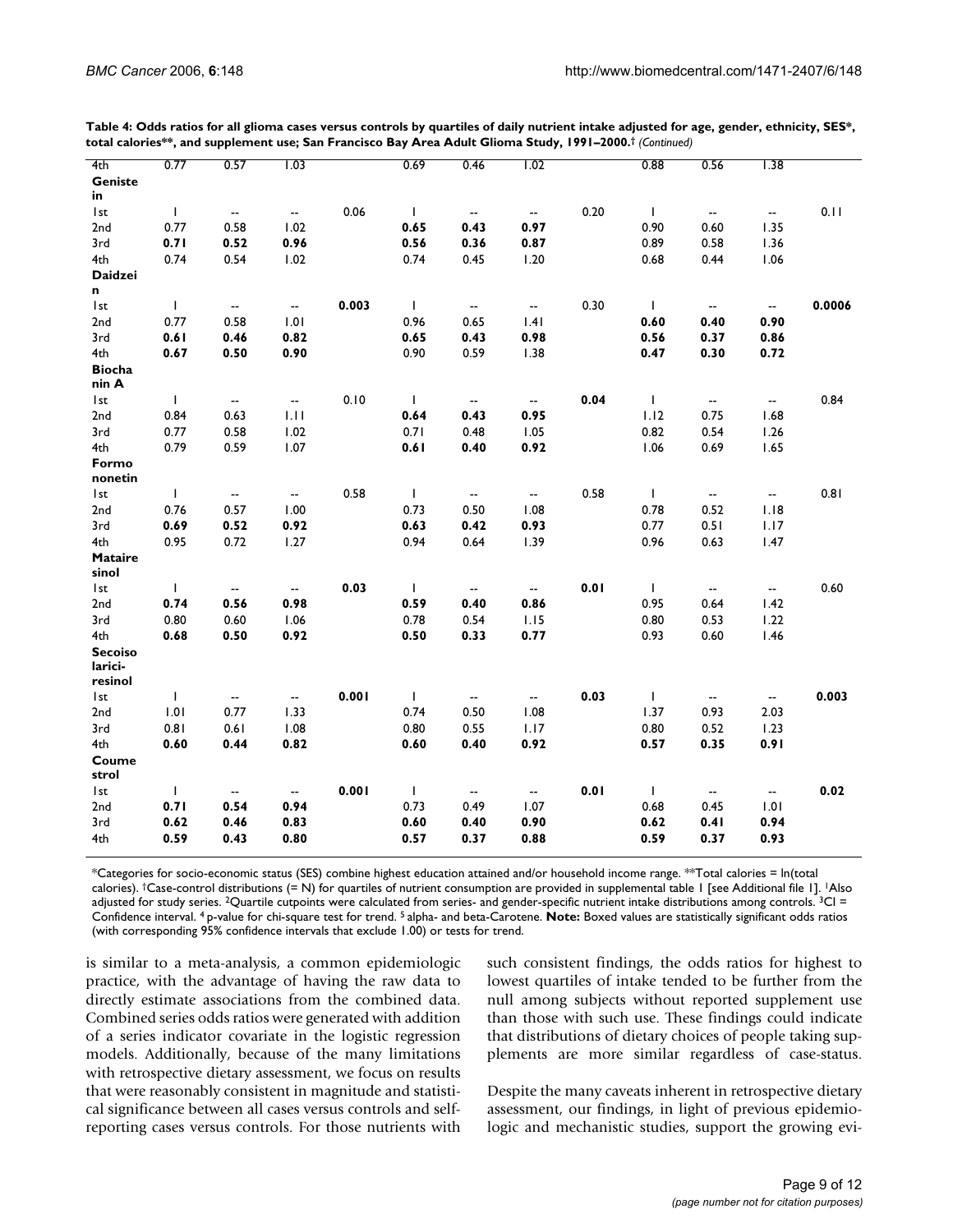| Nutri-<br>ent<br>Quartil<br>e <sup>2</sup> |              | Combined Series I & III  |                          |                |              |                          | Series I (1991-1995)                          |                | Series II (1996-2000) |                          |                          |                |  |
|--------------------------------------------|--------------|--------------------------|--------------------------|----------------|--------------|--------------------------|-----------------------------------------------|----------------|-----------------------|--------------------------|--------------------------|----------------|--|
|                                            | <b>OR</b>    |                          | 95% CI3                  | p <sup>4</sup> | <b>OR</b>    |                          | 95% CI3                                       | p <sup>4</sup> | <b>OR</b>             |                          | 95% Cl <sup>3</sup>      | p <sup>4</sup> |  |
| <b>Antioxi</b><br>dant<br><b>Index</b>     |              |                          |                          |                |              |                          |                                               |                |                       |                          |                          |                |  |
| l st                                       | $\mathbf{I}$ | $\overline{\phantom{a}}$ | $\overline{\phantom{a}}$ | 0.06           | $\mathbf{I}$ | $\sim$                   | $\mathord{\hspace{1pt}\text{--}\hspace{1pt}}$ | 0.03           | $\mathbf{I}$          | $\overline{\phantom{a}}$ | $\overline{\phantom{a}}$ | 0.51           |  |
| 2nd                                        | 1.08         | 0.78                     | 1.48                     |                | 1.06         | 0.68                     | 1.67                                          |                | 1.05                  | 0.66                     | 1.67                     |                |  |
| 3rd                                        | 1.01         | 0.73                     | 1.40                     |                | 0.90         | 0.56                     | 1.44                                          |                | 1.11                  | 0.70                     | 1.76                     |                |  |
| 4th                                        | 0.68         | 0.47                     | 0.99                     |                | 0.56         | 0.33                     | 0.96                                          |                | 0.79                  | 0.47                     | 1.33                     |                |  |
| Carote<br>noids <sup>5</sup>               |              |                          |                          |                |              |                          |                                               |                |                       |                          |                          |                |  |
| I <sub>st</sub>                            | $\mathsf{I}$ | $\overline{\phantom{a}}$ | $\overline{\phantom{a}}$ | 0.23           | $\mathbf{I}$ | $\overline{\phantom{a}}$ | $\overline{\phantom{a}}$                      | 0.31           | Τ.                    | $\overline{\phantom{a}}$ | $\overline{\phantom{a}}$ | 0.44           |  |
| 2nd                                        | 0.71         | 0.51                     | 0.97                     |                | 0.62         | 0.39                     | 0.98                                          |                | 0.79                  | 0.51                     | 1.24                     |                |  |
| 3rd                                        | 0.91         | 0.66                     | 1.25                     |                | 0.81         | 0.51                     | 1.29                                          |                | 0.98                  | 0.63                     | 1.54                     |                |  |
| 4th                                        | 0.74         | 0.52                     | 1.05                     |                | 0.71         | 0.43                     | 1.16                                          |                | 0.76                  | 0.46                     | 1.24                     |                |  |
| $\beta$ -                                  |              |                          |                          |                |              |                          |                                               |                |                       |                          |                          |                |  |
| Carote                                     |              |                          |                          |                |              |                          |                                               |                |                       |                          |                          |                |  |
| ne                                         |              |                          |                          |                |              |                          |                                               |                |                       |                          |                          |                |  |
| l st                                       | L            | $\overline{\phantom{a}}$ | $\overline{\phantom{a}}$ | 0.54           | $\mathbf{I}$ | $\overline{\phantom{a}}$ | $\overline{\phantom{a}}$                      | 0.45           | $\mathsf{I}$          | $\overline{\phantom{a}}$ | $\overline{\phantom{a}}$ | 0.85           |  |
| 2nd                                        | 0.77         | 0.56                     | 1.07                     |                | 0.61         | 0.38                     | 0.98                                          |                | 0.96                  | 0.61                     | 1.50                     |                |  |
| 3rd                                        | 0.87         | 0.63                     | 1.21                     |                | 0.78         | 0.49                     | 1.24                                          |                | 0.96                  | 0.60                     | 1.53                     |                |  |
| 4th                                        | 0.87         | 0.61                     | 1.23                     |                | 0.78         | 0.47                     | 1.28                                          |                | 0.95                  | 0.59                     | 1.55                     |                |  |
| <b>Daidzei</b>                             |              |                          |                          |                |              |                          |                                               |                |                       |                          |                          |                |  |
| n                                          |              |                          |                          |                |              |                          |                                               |                |                       |                          |                          |                |  |
| l st                                       | T            | $\overline{\phantom{a}}$ | $\overline{\phantom{a}}$ | 0.06           | $\mathbf{I}$ | $\overline{\phantom{a}}$ | $\overline{\phantom{a}}$                      | 0.99           | $\mathsf{I}$          | $\overline{\phantom{a}}$ | $\overline{\phantom{a}}$ | 0.01           |  |
| 2nd                                        | 0.73         | 0.53                     | 1.01                     |                | 0.86         | 0.54                     | 1.38                                          |                | 0.66                  | 0.42                     | 1.04                     |                |  |
| 3rd                                        | 0.67         | 0.48                     | 0.93                     |                | 0.76         | 0.47                     | 1.23                                          |                | 0.62                  | 0.38                     | 0.99                     |                |  |
| 4th                                        | 0.74         | 0.53                     | 1.04                     |                | 1.06         | 0.64                     | 1.77                                          |                | 0.55                  | 0.34                     | 0.89                     |                |  |
| <b>Mataire</b><br>sinol                    |              |                          |                          |                |              |                          |                                               |                |                       |                          |                          |                |  |
| Ist                                        | $\mathbf{I}$ | $\overline{\phantom{a}}$ | $\overline{\phantom{a}}$ | 0.32           | $\mathbf{I}$ | $\overline{\phantom{a}}$ | $\overline{\phantom{a}}$                      | 0.11           | $\mathsf{I}$          | $\overline{\phantom{a}}$ | $\overline{\phantom{a}}$ | 0.82           |  |
| 2nd                                        | 0.82         | 0.59                     | 1.13                     |                | 0.65         | 0.41                     | 1.03                                          |                | 1.04                  | 0.66                     | 1.63                     |                |  |
| 3rd                                        | 1.02         | 0.74                     | .4                       |                | 1.00         | 0.64                     | 1.57                                          |                | 1.04                  | 0.65                     | 1.66                     |                |  |
| 4th                                        | 0.76         | 0.53                     | 1.09                     |                | 0.53         | 0.31                     | 0.90                                          |                | 1.06                  | 0.64                     | 1.75                     |                |  |

**Table 5: Summary of significant findings for odds ratios among self-reported glioma cases versus controls by quartiles of daily nutrient intake adjusted for age, gender, ethnicity, SES\*, total calories\*\*, and supplement use; San Francisco Bay Area Adult Glioma Study, 1991–2000.†**

\*Categories for socio-economic status (SES) combine highest education attained and/or household income range. \*\*Total calories = ln(total calories). †Case-control distributions (= N) for quartiles of nutrient consumption are provided in supplemental table 1 [see Additional file 1]. 1Also adjusted for study series. <sup>2</sup>Quartile cutpoints were calculated from series- and gender-specific nutrient intake distributions among controls. <sup>3</sup>CI = Confidence interval. 4 p-value for chi-square test for trend. 5 alpha- and beta-Carotene. **Note:** Boxed values are statistically significant odds ratios (with corresponding 95% confidence intervals that exclude 1.00) or tests for trend.

dence of a role for oxidative stress in adult glioma. Vitamin C is a water soluble, well known scavenger of hydroxyl radicals that inhibits oxidative DNA lesions such as 8-hydroxydeoxyguanosine [27]. We observed an inverse association with adult glioma for vitamin C consumption, which is consistent with our previous results [2]. Regarding consumption of vitamin E, a lipid soluble free radical scavenger, we did not observe any statistically significantly differences between cases and controls,

although total dietary antioxidant index was statistically significantly inversely associated with glioma in this study. However, since results from other studies regarding the roles of vitamin's C and E with brain tumor risk are inconsistent [1,3,28-30], the roles of antioxidant vitamins C & E may remain unclear. If the findings of inverse associations of total antioxidant intake from all fruits, vegetables, juices and teas with glioma are replicated it may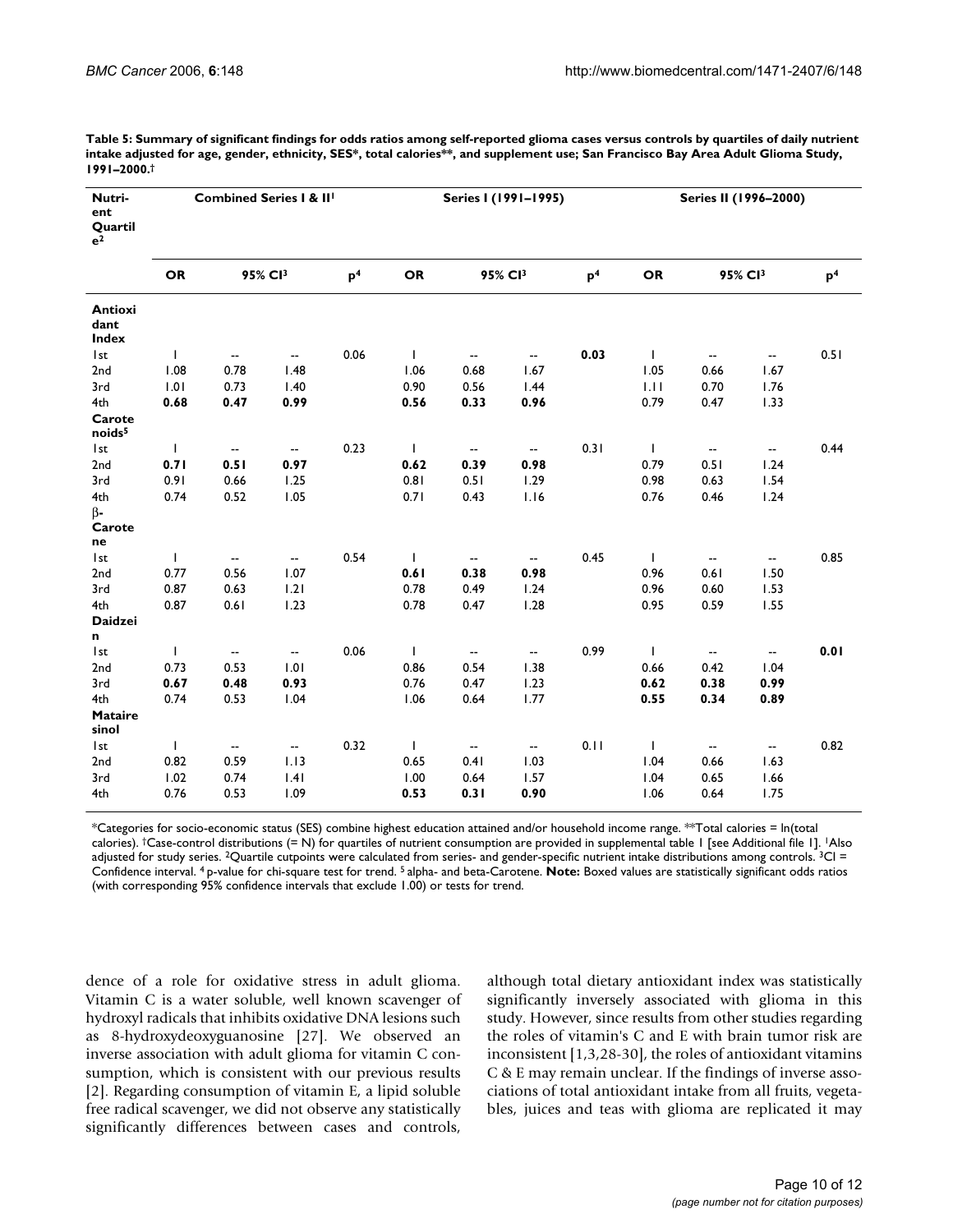suggest a protective role of these compounds for adult glioma.

For carotenoid consumption, more consistent results have been observed among studies of brain tumor risk. We observed an inverse association of carotenoid consumption with glioma risk, which is consistent with other studies [3,28] including a recent study in Nebraska, which showed a two-fold reduction in risk of glioma with increased carotenoid intake [4]. Carotenoids are lipophilic molecules with antioxidant properties implicated in scavenging peroxynitrite, modulating DNA repair [31], and possibly anti-inflammatory mechanisms [32- 35].

We observed statistically significant inverse associations for consumption of several phytoestrogens suggesting protective effects. The most consistently significant inverse association was observed for daidzein. Our results also suggest protective effects against gliomas for formononetin, matairesinol, secoisolariciresinol, and coumestrol. Vaya and colleagues [36] showed that flavonoids, which include isoflavones and coumestans, inhibit low density lipoprotein oxidation. More specifically, mechanistic studies suggest that flavonoids may down-regulate both the expression of iNOS and cyclooxygenase-2 (COX-2), both of which have pro-inflammatory roles [37-39]. Epidemiologic findings also support a role for inflammatory and immune mediators in brain tumors. An inverse association of brain tumors with asthma and autoimmune disease has been observed [10,40], which might partly be related to an inverse association of non-steroidal anti-inflammatory drug (NSAID) use or other antiinflammatory drugs [41].

Furthermore, the influence of phytoestrogens on proinflammatory mediators may be a result of estrogen receptor-dependent activities. Recent evidence from several studies supports that estrogen receptors, and especially estrogen receptor-beta, down-regulates iNOS and COX-2 gene expression [5,6]. Interestingly, expression of estrogen receptor-beta has been characterized in astrocytic tumors, showing that as tumor grade increases, estrogen receptor-beta expression decreases [7]. Furthermore, Hara and Okayasu recently showed a strong correlation of vascular endothelial growth factor (VEGF) and COX-2 expression, likely due to increased iNOS expression, with degree of angiogenesis in astrocytomas [42]. Could phytoestrogen intake play a role in preventing the progression of astrocytic tumors from low to high grade through estrogen receptor-dependent down-regulation of pro-inflammatory and pro-angiogenic mediators? Further studies of phytoestrogen intake and astrocytic tumors are necessary to clarify the suggestive association.

#### **Conclusion**

The observed inverse associations suggest a protective role against gliomagenesis for consumption of foods rich in antioxidants and certain phytoestrogens, especially daidzein. In light of the growing evidence supporting a role for oxidative stress in gliomagenesis, future studies in brain tumor research should focus on reactive nitrogen and oxygen species to further clarify their roles as well as identifying targets of treatment and prevention of glioma.

#### **Competing interests**

The author(s) declare that they have no competing interests.

#### **Authors' contributions**

We, the authors, are noted for the following significant contributions toward this study: ML for the overall idea; MW and ML for the study design; MW and RM for the collection of data; JDS and RM for analysis of data; NTB for writing the manuscript; and both ML and MW for advice and consultation.

#### **Additional material**

#### **Additional File 1**

*Supplmental\_Table1, "Case-control distributions for quartiles of nutrient consumption; San Francisco Bay Area Adult Glioma Study, 1991–2000", 133 KB*

Click here for file

[\[http://www.biomedcentral.com/content/supplementary/1471-](http://www.biomedcentral.com/content/supplementary/1471-2407-6-148-S1.doc) 2407-6-148-S1.doc]

#### **Acknowledgements**

We thank Dr. Pamela Horn-Ross for providing us with the nutrient database developed for the California Teachers Study. Thanks to Richard Davis, MD, for pathology review of series I cases and Kenneth Aldape, MD, for pathology review of series II; and the pathology departments of Alexian Hospital, Alta Bates Medical Center, Brookside, California Pacific Med Center, DR Pinole, Eden Hospital, El Camino Hospital, Good Samaritan, Highland Highland Hospital, John Muir, Kaiser Redwood City, Kaiser San Francisco, Kaiser Santa Teresa, Los Gatos Hospital, Los Medanos Hospital, Marin General, Merrithew, Mills Peninsula Hospital, Mt. Diablo Hospital, Mt. Zion Medical Center, Naval Hospital, O'Connor Hospital, Ralph K Davies Medical Center, Saint Louise, San Francisco General, San Jose, San Leandro, San Mateo County, San Ramon Valley, Santa Clara Valley, Sequoia, Seton Medical Center, St. Francis, St. Lukes, St. Rose, Stanford, Summit, UC San Francisco, Valley Livermore, Veterans Palo Alto, Veterans SF, and Washington Hospital for providing tumor specimens for review and molecular analyses.

#### **References**

- 1. Blowers L, Preston-Martin S, Mack W: **Dietary and other lifestyle factors of women with brain gliomas in Los Angeles County (California, USA).** *Cancer Causes Control* 1996, **8:**5-12.
- 2. Lee M, Wrensch M, Miike R: **[Dietary and tobacco risk factors for](http://www.ncbi.nlm.nih.gov/entrez/query.fcgi?cmd=Retrieve&db=PubMed&dopt=Abstract&list_uids=9051318) [adult onset glioma in the San Francisco Bay Area \(California,](http://www.ncbi.nlm.nih.gov/entrez/query.fcgi?cmd=Retrieve&db=PubMed&dopt=Abstract&list_uids=9051318) [USA\) \[see comments\].](http://www.ncbi.nlm.nih.gov/entrez/query.fcgi?cmd=Retrieve&db=PubMed&dopt=Abstract&list_uids=9051318)** *Cancer Causes Control* 1997, **8:**13-24.